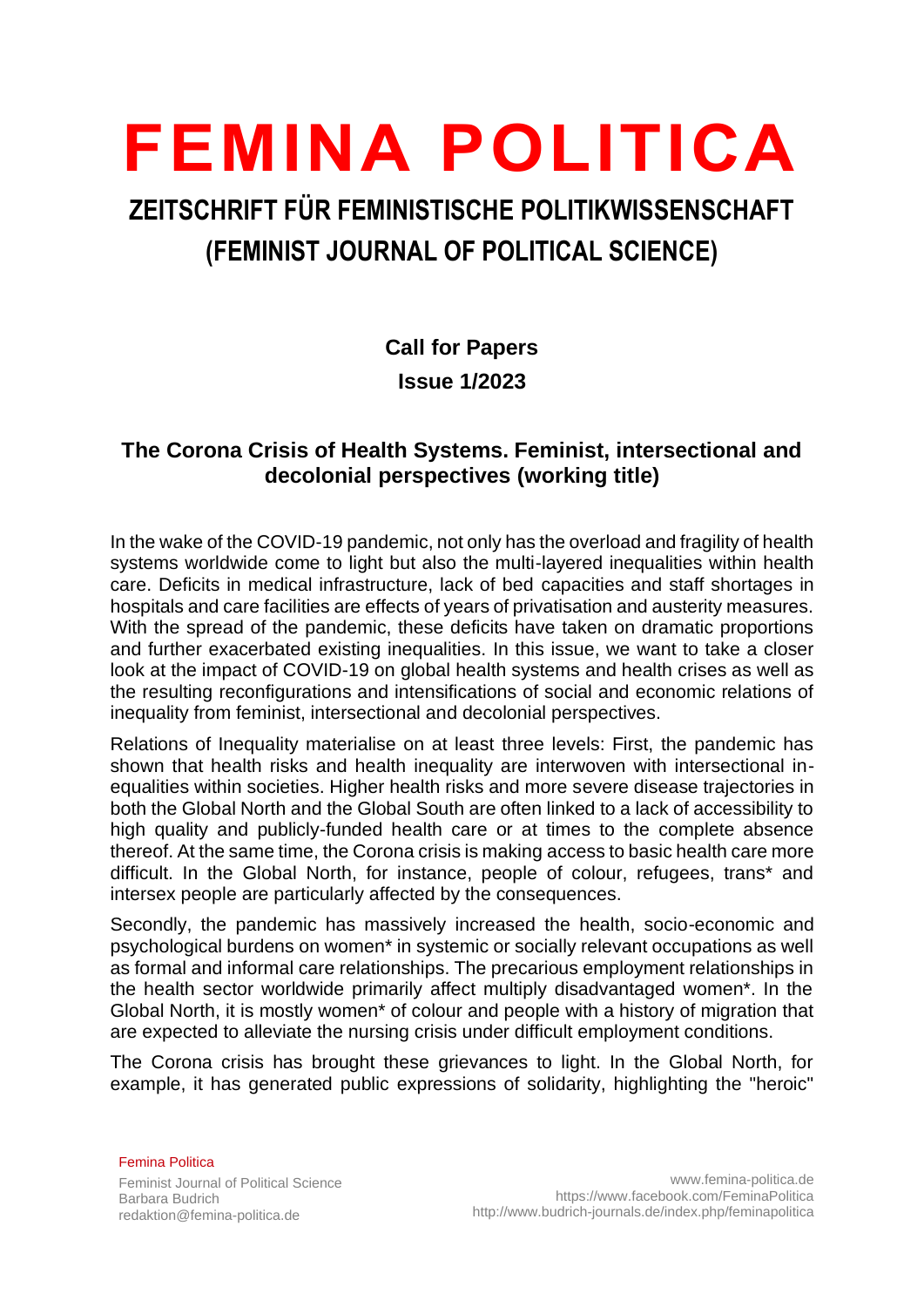achievements of doctors and nurses. The expressed recognition of reproductive labour during the pandemic has been accompanied by feminist hopes for an improvement in the status of health and care professions as well as new health policies. However, these have not yet materialised in structural changes.

Thirdly, debates on the international distribution of vaccines, patents and treatment strategies highlight neo-colonial power relations. These power relations are also expressed in the epistemic arrogance of the countries of the Global North – marginalising not only different forms of knowledge but also medical practices and crisis management strategies from the Global South. In essence, the question arises in which way racist and androcentric assumptions in medical knowledge have shaped the design of health policy measures in the pandemic.

Against this background, we particularly invite contributions on the following sets of questions:

- ➢ How do the pandemic and its regulation affect intersectional relations of inequality in the health and care sector? What are the consequences of the pandemic for informal care relations and global care chains? What are the consequences of a global health crisis that is primarily regulated at the level of nation-states?
- ➢ How is the gender policy of international organisations (e.g. WHO or World Bank) reflected in the pandemic? What influence does EU policy, for example, have on intersectional-feminist inequality relations in health systems?
- ➢ What does the pandemic mean for labour struggles and working conditions in the health and care sector in different countries worldwide? What feminist perspectives emerge from the consequences of the pandemic for care and health care? What are the insights for intersectional and decolonial feminist theorising?
- ➢ What policies have countries in the Global South pursued in their handling of the pandemic? What are the consequences of Eurocentric knowledge regimes and the governance of the pandemic on global health and vulnerabilities? What do we learn from decolonial feminist perspectives on the epistemology of pandemics?

#### **Abstracts and Contact**

Friederike Beier, Gülay Çağlar and Patricia Graf are the supporting editors for this issue. Abstracts of one or two pages should be sent to friederike.beier@fu-berlin.de, Guelay.Caglar@fu-berlin.de and patricia.graf@businessschool-berlin.de or to redaktion@femina-politica.de by **May 31rd 2022**. As a feminist journal promoting women inside and outside academia *Femina Politica* will prioritize qualified abstracts by women.

#### **Submission Deadline for Contributions**

The editors will select contributions from the abstracts and invite authors to submit full papers until **15 June 2022**. The deadline for manuscripts between 35,000 and 40,000 characters (including spaces, notes, and bibliography), prepared for anonymous double blind review, is **15 September 2022**. Information concerning the author should